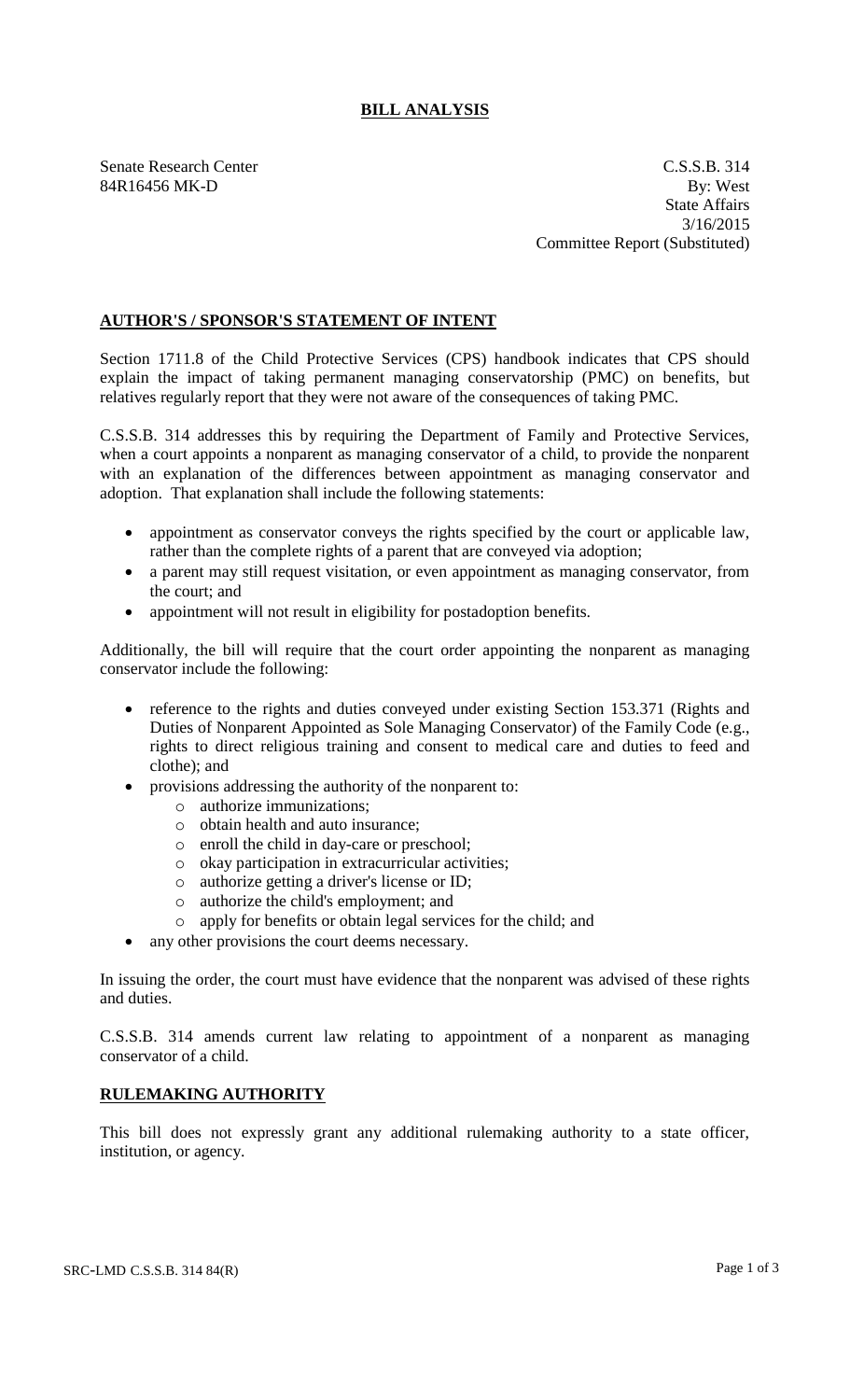## **SECTION BY SECTION ANALYSIS**

SECTION 1. Amends Subchapter E, Chapter 263, Family Code, by adding Section 263.408, as follows:

Sec. 263.408. REQUIREMENTS FOR APPOINTMENT OF NONPARENT AS MANAGING CONSERVATOR. (a) Provides that, in a suit in which the court appoints a nonparent as managing conservator of a child:

> (1) the Department of Family and Protective Services (department) must provide the nonparent with an explanation of the differences between appointment as a managing conservator of a child and adoption of a child, including specific statements informing the nonparent that:

(A) the nonparent's appointment conveys only the rights specified by the court order or applicable laws instead of the complete rights of a parent conveyed by adoption;

(B) a parent may be entitled to request visitation with the child or petition the court to appoint the parent as the child's managing conservator, notwithstanding the nonparent's appointment as managing conservator; and

(C) the nonparent's appointment as the child's managing conservator will not result in the eligibility of the nonparent and child for postadoption benefits; and

(2) in addition to the rights and duties provided under Section 153.371, the court order appointing the nonparent as managing conservator is required to include provisions that address the authority of the nonparent to:

> (A) authorize immunization of the child or any other medical treatment that requires parental consent;

> (B) obtain and maintain health insurance coverage for the child and automobile insurance coverage for the child, if appropriate;

> (C) enroll the child in a day-care program or preschool, including pre-kindergarten;

> (D) authorize the child to participate in school-related or extracurricular or social activities, including athletic activities;

> (E) authorize the child to obtain a learner's permit, driver's license, or state-issued identification card;

(F) authorize employment of the child;

(G) apply for and receive public benefits for or on behalf of the child; and

(H) obtain legal services for the child and execute contracts or other legal documents for the child.

(b) Requires the court to require evidence that the nonparent was informed of the rights and duties of a nonparent appointed as managing conservator of a child before the court renders an order appointing the nonparent as managing conservator of a child.